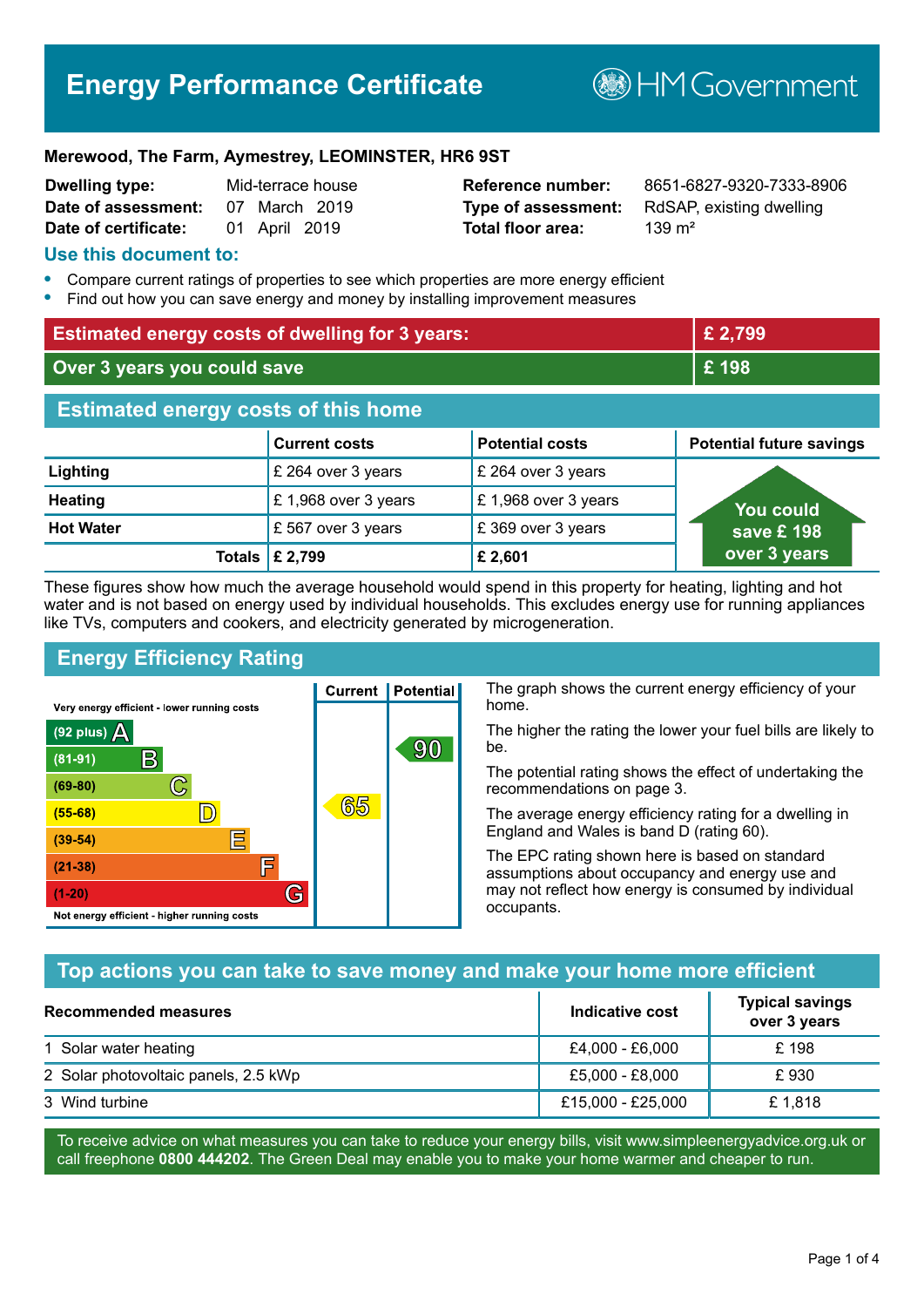## **Summary of this home's energy performance related features**

| <b>Element</b>        | <b>Description</b>                                  | <b>Energy Efficiency</b> |
|-----------------------|-----------------------------------------------------|--------------------------|
| Walls                 | Granite or whinstone, as built, insulated (assumed) | ★★★★☆                    |
| Roof                  | Roof room(s), insulated (assumed)                   | ★★★★☆                    |
| Floor                 | Solid, insulated (assumed)                          |                          |
| Windows               | Fully double glazed                                 | ★★★★☆                    |
| Main heating          | Boiler and radiators, LPG                           | ★★☆☆☆                    |
| Main heating controls | Programmer, room thermostat and TRVs                | ★★★★☆                    |
| Secondary heating     | Room heaters, dual fuel (mineral and wood)          |                          |
| Hot water             | From main system                                    | ★★☆☆☆                    |
| Lighting              | Low energy lighting in all fixed outlets            | *****                    |

Current primary energy use per square metre of floor area: 109 kWh/m² per year

The assessment does not take into consideration the physical condition of any element. 'Assumed' means that the insulation could not be inspected and an assumption has been made in the methodology based on age and type of construction.

#### **Low and zero carbon energy sources**

Low and zero carbon energy sources are sources of energy that release either very little or no carbon dioxide into the atmosphere when they are used. Installing these sources may help reduce energy bills as well as cutting carbon. There are none provided for this home.

#### **Your home's heat demand**

For most homes, the vast majority of energy costs derive from heating the home. Where applicable, this table shows the energy that could be saved in this property by insulating the loft and walls, based on typical energy use (shown within brackets as it is a reduction in energy use).

| <b>Heat demand</b>           | <b>Existing dwelling</b> | Impact of loft<br>insulation | Impact of cavity<br>wall insulation | Impact of solid<br>wall insulation |
|------------------------------|--------------------------|------------------------------|-------------------------------------|------------------------------------|
| Space heating (kWh per year) | 7.403                    | N/A                          | N/A                                 | N/A                                |
| Water heating (kWh per year) | 2,311                    |                              |                                     |                                    |

You could receive Renewable Heat Incentive (RHI) payments and help reduce carbon emissions by replacing your existing heating system with one that generates renewable heat, subject to meeting minimum energy efficiency requirements. The estimated energy required for space and water heating will form the basis of the payments. For more information, search for the domestic RHI on the www.gov.uk website.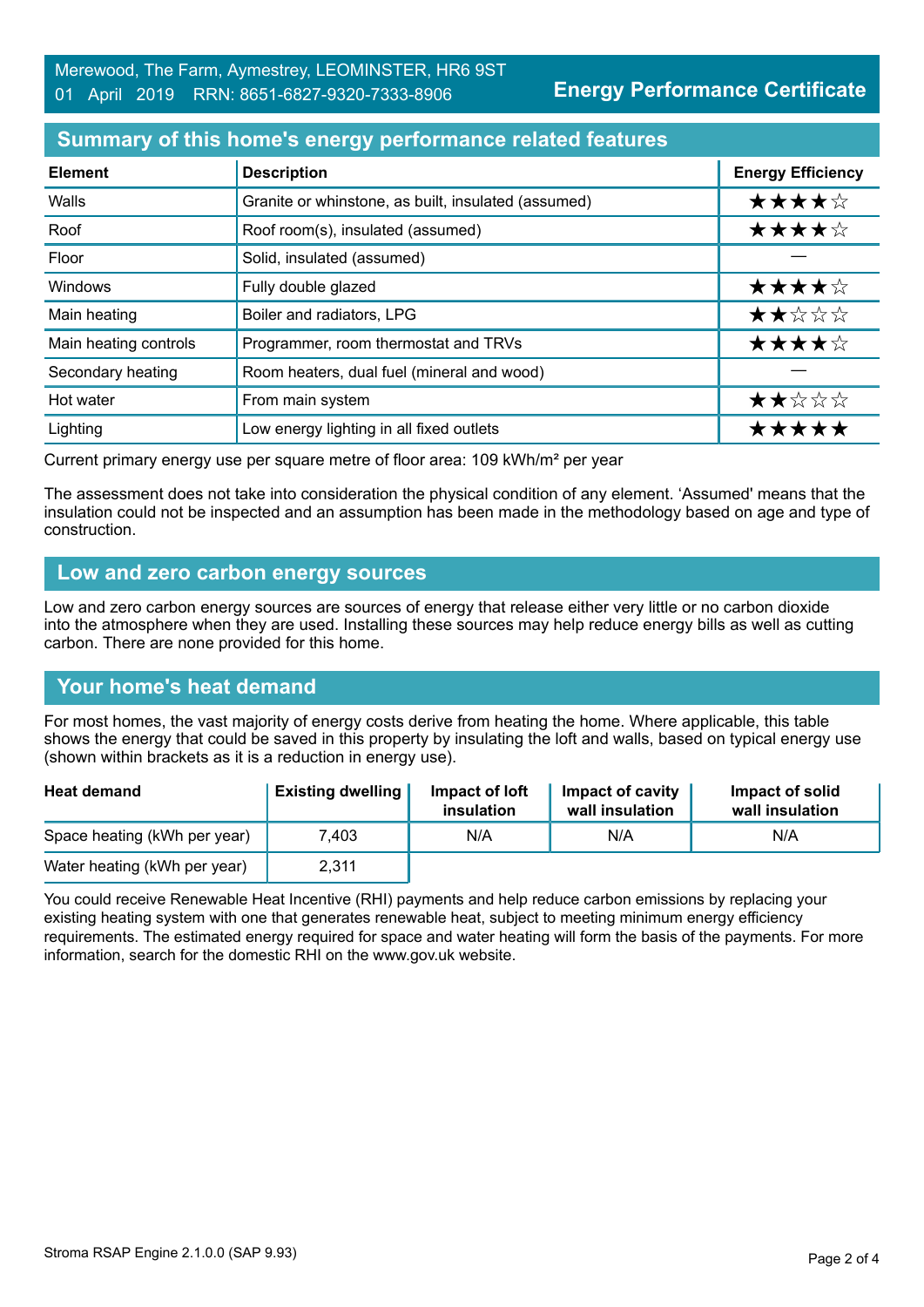#### Merewood, The Farm, Aymestrey, LEOMINSTER, HR6 9ST 01 April 2019 RRN: 8651-6827-9320-7333-8906

## **Recommendations**

The measures below will improve the energy performance of your dwelling. The performance ratings after improvements listed below are cumulative; that is, they assume the improvements have been installed in the order that they appear in the table. To receive advice on what measures you can take to reduce your energy bills, visit www.simpleenergyadvice.org.uk or call freephone 0800 444202. Before installing measures, you should make sure you have secured the appropriate permissions, where necessary. Such permissions might include permission from your landlord (if you are a tenant) or approval under Building Regulations for certain types of work.

| <b>Recommended measures</b>        | Indicative cost   | <b>Typical savings</b><br>per year | <b>Rating after</b><br>improvement |
|------------------------------------|-------------------|------------------------------------|------------------------------------|
| Solar water heating                | £4,000 - £6,000   | £66                                | <b>D68</b>                         |
| Solar photovoltaic panels, 2.5 kWp | £5,000 - £8,000   | £ 310                              | <b>C75</b>                         |
| Wind turbine                       | £15,000 - £25,000 | £606                               | <b>B90</b>                         |

# **Financial Support and the Green Deal**

Green Deal Finance allows you to pay for some of the cost of your improvements in instalments under a Green Deal Plan (note that this is a credit agreement, but with instalments being added to the electricity bill for the property). The availability of a Green Deal Plan will depend upon your financial circumstances. There is a limit to how much Green Deal Finance can be used, which is determined by how much energy the improvements are estimated to **save** for a 'typical household'.

You may also be able to obtain support towards repairs or replacements of heating systems and/or basic insulation measures under the ECO scheme, provided that you are in receipt of qualifying benefits or tax credits. To learn more about this scheme and the rules about eligibility, visit www.simpleenergyadvice.org.uk or call freephone **0800 444202** for England and Wales.